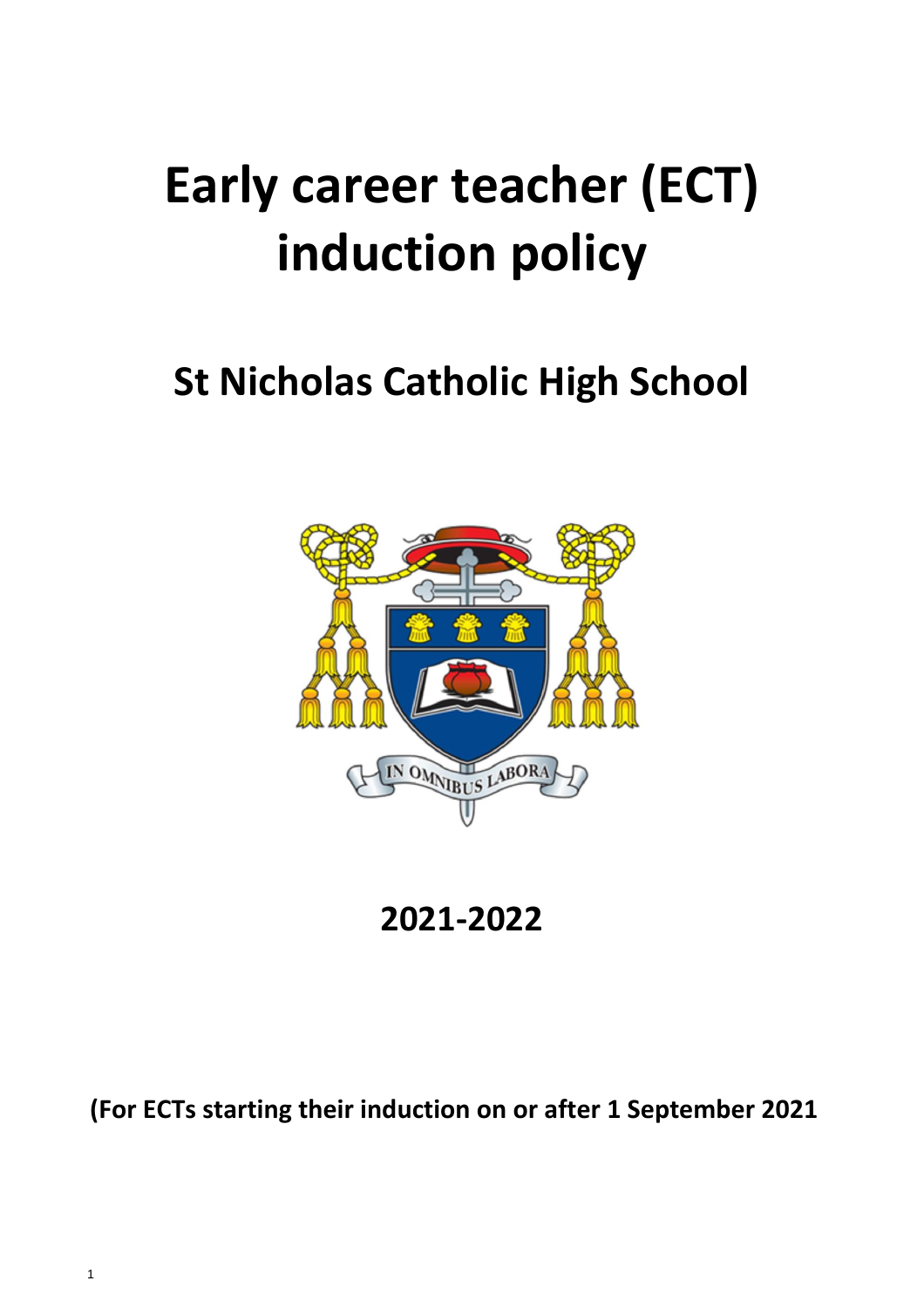# **Contents**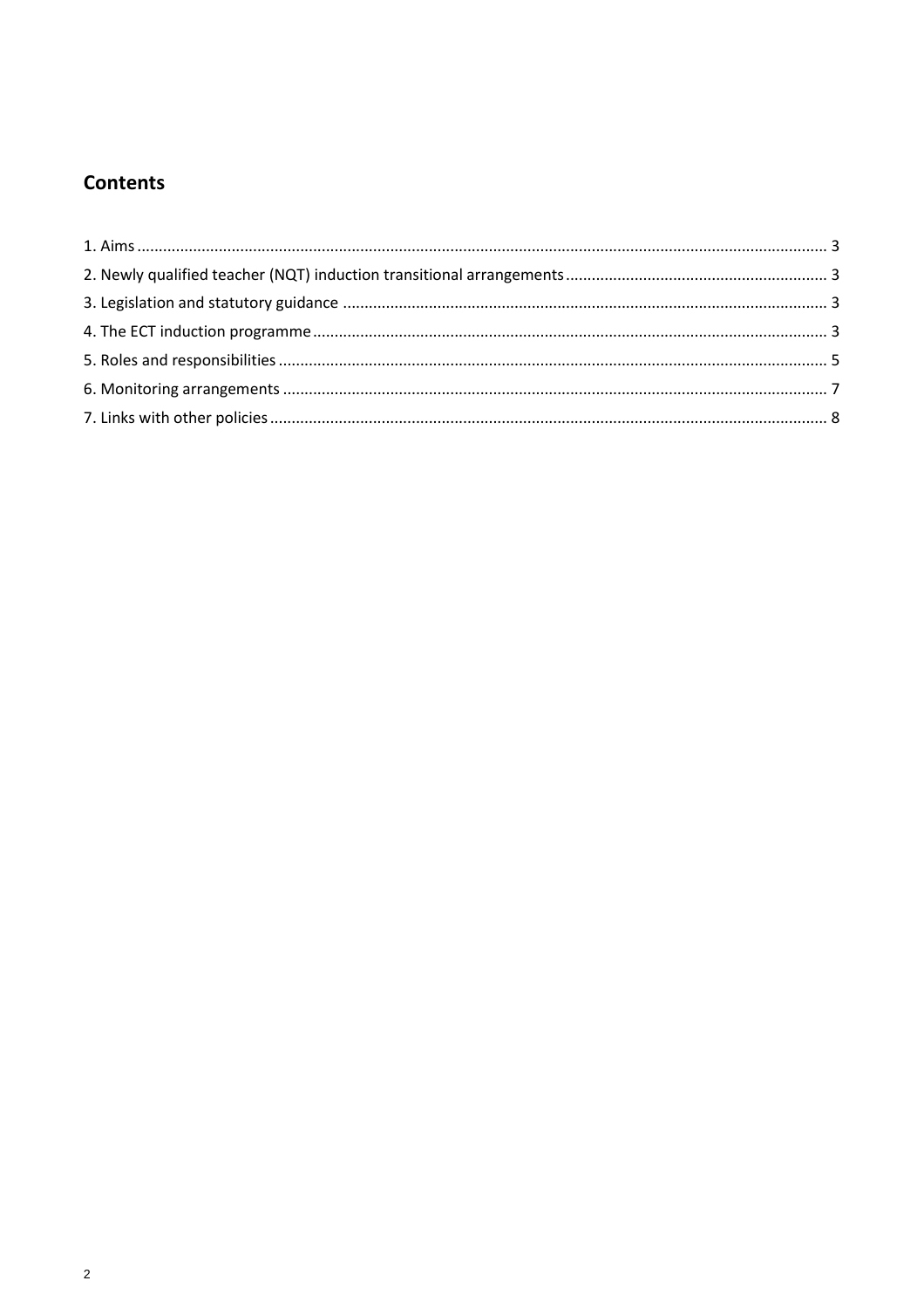#### <span id="page-2-0"></span>**1. Aims**

The school aims to:

- Run an ECT induction programme that meets all of the statutory requirements underpinned by the early career framework (ECF) from 1 September 2021
- Provide ECTs with a supportive environment that develops them and equips them with the tools to be effective and successful teachers
- Make sure all staff understand their role in the ECT induction programme

## <span id="page-2-1"></span>**2. Newly qualified teacher (NQT) induction transitional arrangements**

This policy applies to ECTs who start their induction **on or after 1 September 2021**.

NQTs who have started but not completed their induction **before 1 September 2021** will continue to follow our NQT induction policy. They have until 1 September 2023 to complete their induction within 3 terms (a single academic year) as outlined in previous NQT induction guidance. Where possible, at the discretion of the headteacher and appropriate body, we will also provide them with:

- An ECF-based induction for the remainder of the NQT's 1-year induction
- An induction mentor for the remainder of the NQT's 1-year induction

If they don't complete their induction by 1 September 2023, they will be required at this point to switch to the full ECT induction for the remainder of their induction period. Time already spent in induction will count towards the 2-year ECT induction period.

#### <span id="page-2-2"></span>**3. Legislation and statutory guidance**

This policy is based on:

- The Department for Education's (DfE's) statutory guidance [Induction for early career teachers](https://www.gov.uk/government/publications/induction-for-early-career-teachers-england)  [\(England\)](https://www.gov.uk/government/publications/induction-for-early-career-teachers-england) from 1 September 2021
- The [Early career framework reforms](https://www.gov.uk/government/collections/early-career-framework-reforms)
- [The Education \(Induction Arrangements for School Teachers\) \(England\) Regulations 2012](http://www.legislation.gov.uk/uksi/2012/1115/contents/made)

<span id="page-2-3"></span>The 'relevant standards' referred to below are the [Teachers' Standards](https://www.gov.uk/government/publications/teachers-standards).

#### **4. The ECT induction programme**

The induction programme will be underpinned by the ECF, enabling ECTs to understand and apply the knowledge and skills set out in the ECF.

Prior to the ECT serving their induction, the headteacher and appropriate body must agree that the post is suitable.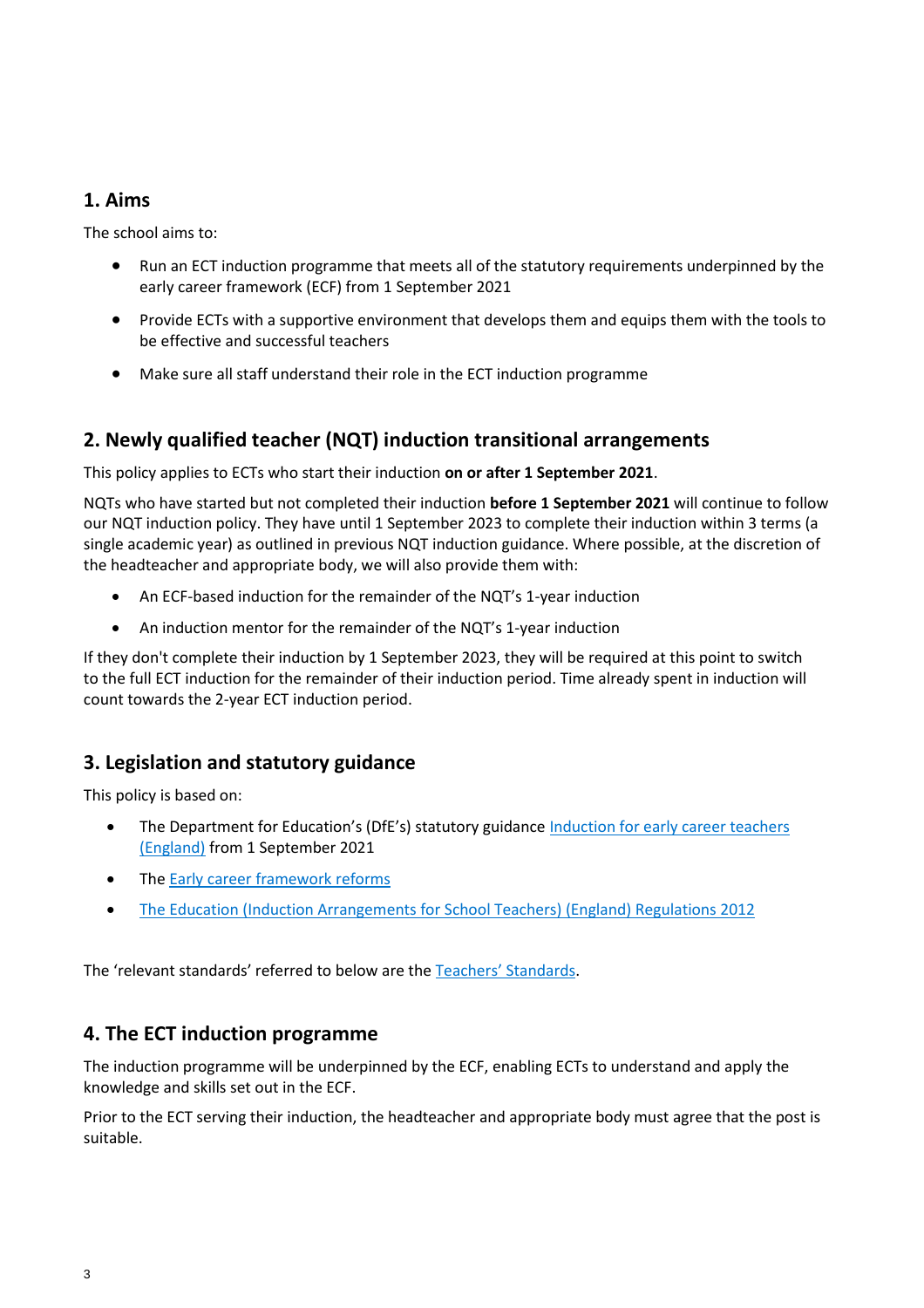For a full-time ECT, the induction period will typically last for 2 academic years. Part-time ECTs will serve a full-time equivalent. Up to one term of continuous employment may count towards completion of the induction period.

The programme is quality assured by the Cheshire Teaching School Hub our 'appropriate body'.

#### **4.1 Posts for induction**

#### Each ECT will:

Be provided with the necessary employment tasks, experience and support to enable them to demonstrate satisfactory performance against the relevant standards throughout, and by the end of, the induction period

- Have an appointed induction tutor, who will have qualified teacher status (QTS)
- Have an appointed induction mentor, who will have QTS
- Have a reduced timetable to allow them to undertake activities in their induction programme; in their first year, this will be no more than 90% of the timetable of our existing teachers on the main pay range, and in their second year, this will be no more than 95% of the timetable of our existing teachers on the main pay range
- Regularly teach the same class or classes
- Take part in similar planning, teaching and assessment processes to other teachers working in similar posts
- Not be given additional non-teaching responsibilities without appropriate preparation and support
- Not have unreasonable demands made upon them
- Not normally teach outside the age range and/or subjects they have been employed to teach
- Not be presented with unreasonably demanding pupil discipline problems on a day-to-day basis

#### **4.2 Support for ECTs**

We support ECTs with:

- Their designated induction tutor, who will provide day-to-day monitoring and support, and coordinate their assessments
- Their designated induction mentor, who will provide regular structured mentoring sessions and targeted feedback
- Observations of their teaching at regular intervals, and follow-up discussions with prompt and constructive feedback
- Regular professional reviews of their progress, to take place termly (except in terms where formal assessment is held), at which their induction tutor will review objectives and revise them in relation to the relevant standards and their current needs and strengths
- Chances to observe experienced teachers, either within the school or at another school with effective practice

#### **4.3 Assessments of ECT performance**

Formal assessment meetings will take place in the final term of the ECT's first year (term 3) and the final term of their second year (term 6), and will be carried out by either the Headteacher or the ECT's induction tutor.

These meetings will be informed by clear and transparent evidence gathered from progress reviews during the preceding assessment period, and drawn from the ECT's work as a teacher and from their induction programme. Copies of the evidence relied on will be provided to the ECT and the appropriate body.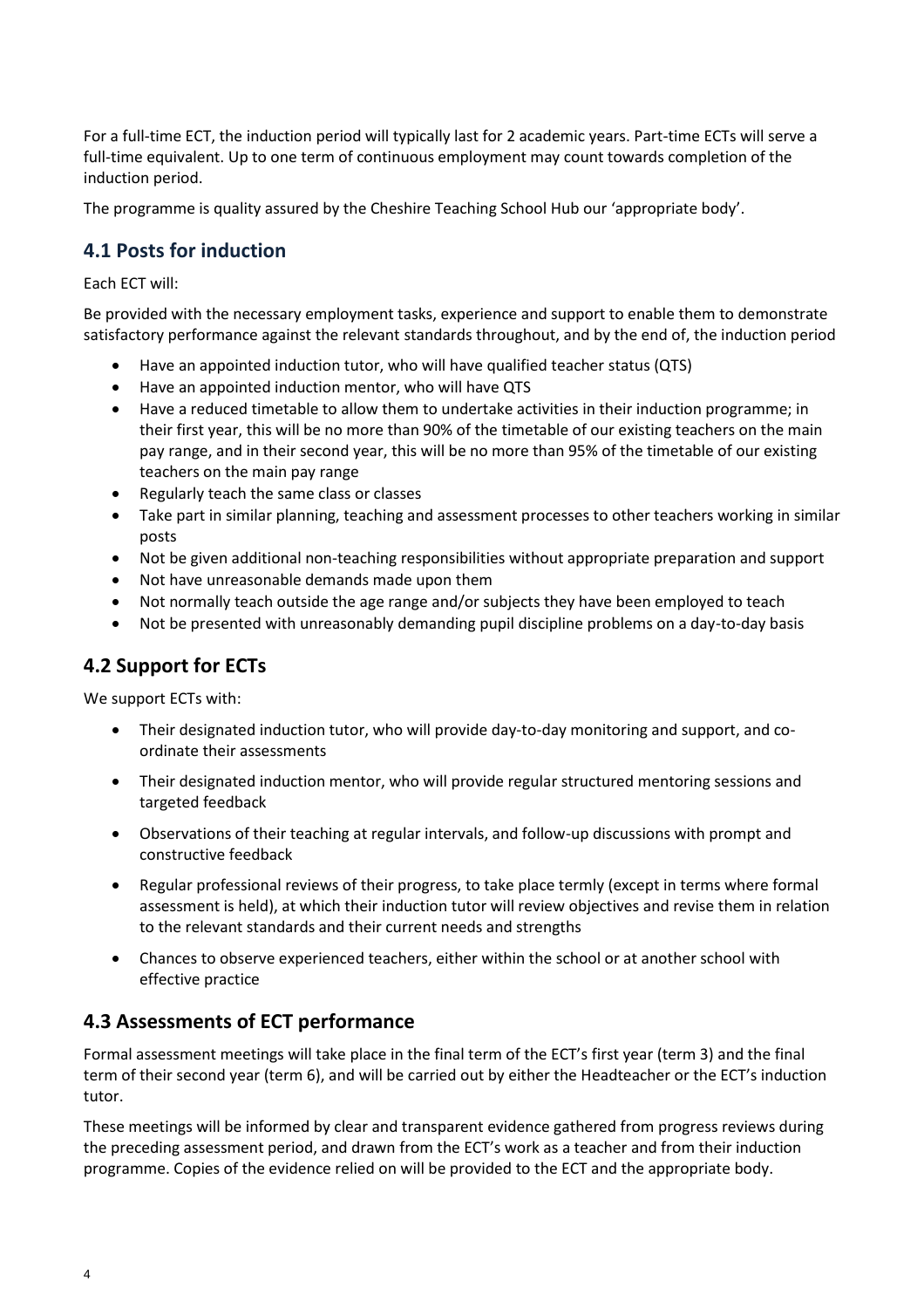After each formal assessment meeting, a formal assessment report will be completed that clearly shows how the ECT is performing against the relevant standards. The headteacher will also recommend to the appropriate body in the final assessment report at the end of the programme as to whether the ECT's performance is satisfactory against the relevant standards.

The ECT will add their own comments, and the formal assessment report will be signed by the headteacher, induction tutor and the ECT.

A copy of the formal assessment report will then be sent to the appropriate body. The final assessment report will be sent within 10 working days of the meeting, for the appropriate body to make the final decision on whether the ECT has passed their induction period.

In the event that the ECT leaves this post after completing one term or more but before the next formal assessment would take place, the induction tutor or headteacher should complete an interim assessment to ensure that the ECT's progress and performance since the last assessment is captured.

# **4.4 At-risk procedures**

If it becomes clear during a termly progress review or at the first formal assessment point that the ECT is not making sufficient progress, additional monitoring and support measures will be put in place immediately, meaning:

- Areas in which improvement is needed are identified
- Appropriate objectives are set to guide the ECT towards satisfactory performance against the relevant standards
- An effective support programme is put in place to help the ECT improve their performance

The progress review record or formal assessment report will be shared with the appropriate body, alongside the support plan, for it to review.

If there are concerns about the ECT's progress during their subsequent progress reviews or formal assessment, as long as it is not the final formal assessment, the induction tutor or headteacher will discuss this with the ECT, updating objectives as necessary and revising the support plan for the next assessment period.

# <span id="page-4-0"></span>**5. Roles and responsibilities**

#### **5.1 Role of the ECT**

The ECT will:

- Provide evidence that they have QTS and are eligible to start induction
- Meet with their induction tutor at the start of the programme to discuss and agree priorities, and keep these under review
- Agree with their induction tutor how best to use their reduced timetable allowance and guarantee engagement with their ECF-based induction
- Provide evidence of their progress against the relevant standards
- Participate fully in the monitoring and development programme
- Participate in scheduled classroom observations, progress reviews and formal assessment meetings
- Agree with their induction tutor the start and end dates of the induction period, and the dates of any absences from work during the period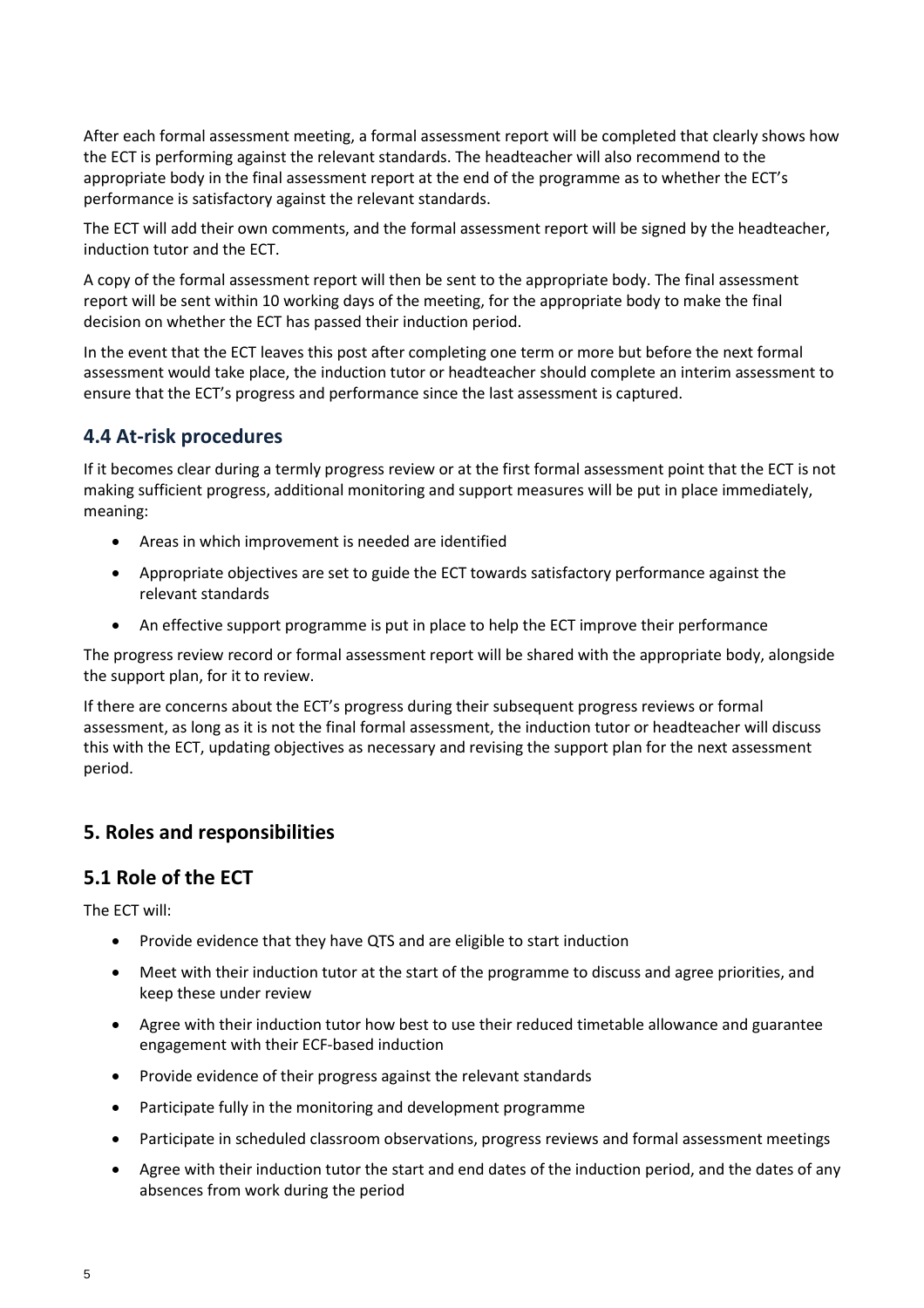Keep copies of all assessment reports

#### **When the ECT has any concerns**, they will:

- Raise these with their induction tutor as soon as they can
- Consult with their contact at the appropriate body at an early stage if there are difficulties in resolving issues with their induction tutor or within the school

## **5.2 Role of the headteacher/ Induction Tutor**

They will:

- Check that the ECT has been awarded QTS and whether they need to serve an induction period
- Agree, in advance of the ECT starting, who will act as the appropriate body
- Notify the appropriate body when an ECT is taking up a post and undertaking induction
- Make sure the ECT's post is suitable according to statutory guidance (see section 4.1 above)
- Make sure the induction mentor is appropriately trained and has sufficient time to carry out their role effectively
- Make sure an appropriate ECF-based induction programme is in place
- Make sure the ECT's progress is reviewed regularly, including through observations and feedback of their teaching
- Make sure that formal assessments are carried out and reports completed and sent to the appropriate body
- Maintain and keep accurate records of employment that will count towards the induction period
- Make sure that all monitoring and record keeping is done in the least burdensome and most streamlined way
- Make the governing board aware of the support arrangements in place for the ECT
- Make a recommendation to the appropriate body on whether the ECT's performance against the relevant standards is satisfactory
- Participate in the appropriate body's quality assurance procedures of the induction programmes
- Keep all relevant documentation, evidence and forms on file for 6 years

#### **5.3 Role of the induction tutor**

The induction tutor will:

- Provide guidance and effective support to the ECT(with the appropriate body where necessary)
- Carry out regular progress reviews throughout the induction period
- Undertake 2 formal assessment meetings during the induction period, coordinating input from other colleagues as appropriate
- Carry out progress reviews in terms where a formal assessment doesn't occur
- Inform the ECT following progress reviews of their progress against the relevant standards, and share records with the ECT, headteacher and relevant body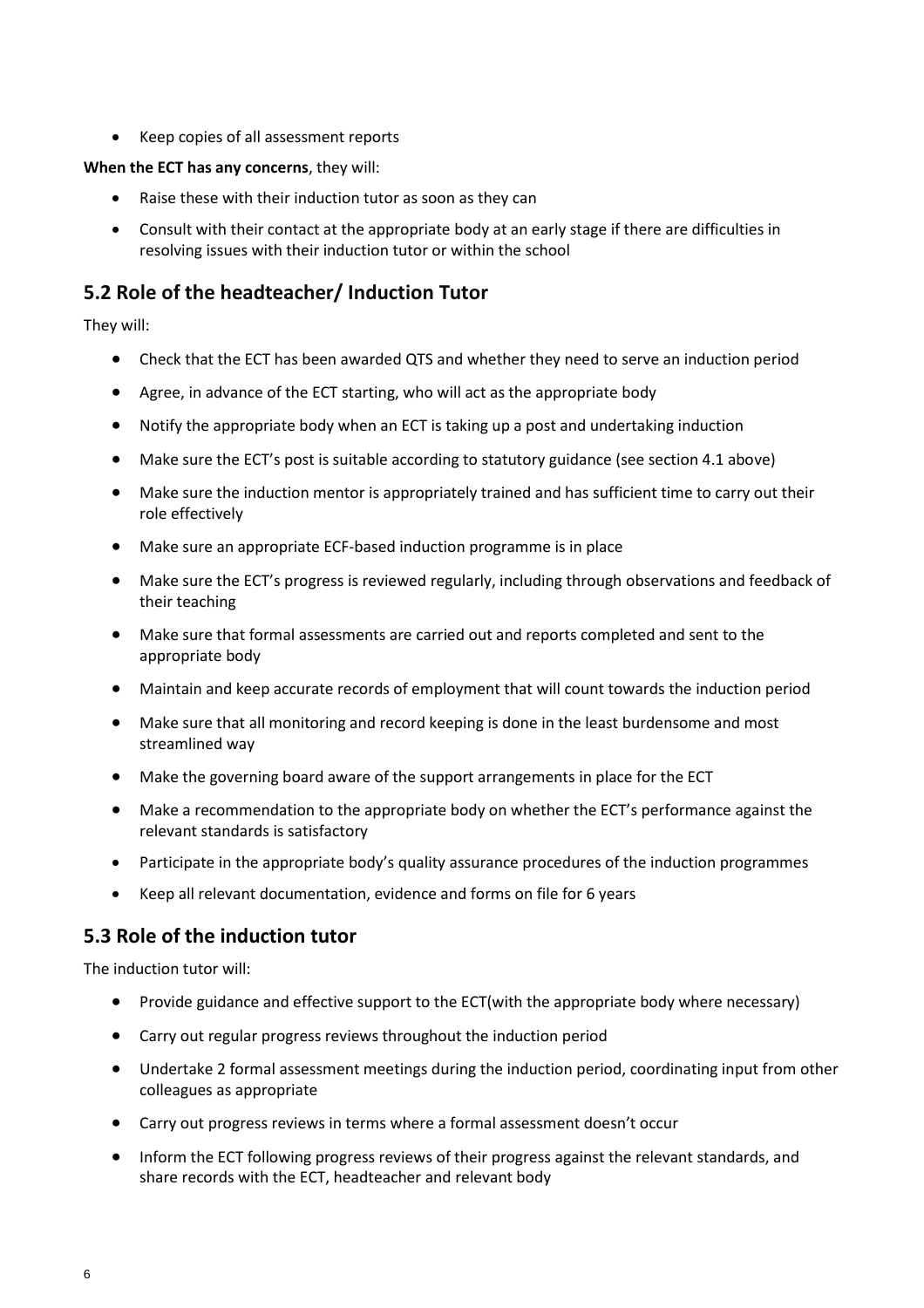- Inform the ECT during the formal assessment meeting of the judgements to be recorded on their formal assessment record and invite the ECT to add their own comments
- Make sure that the ECT's teaching is observed and feedback is provided
- Make sure the ECT is aware of how they can raise concerns about their induction programme or their personal progress, both within and outside of the school
- Take prompt, appropriate action if the ECT appears to be having difficulties
- Make sure that all monitoring and record keeping is done in the least burdensome way, and that ECTs are not asked for any evidence that requires the creation of new work

#### **5.4 Role of the induction mentor**

The induction mentor will:

- Regularly meet with the ECT for structured mentor sessions to provide targeted feedback
- Work with the ECT, and colleagues within the school who are involved in the ECT's induction, to help make sure the ECT receives a high-quality ECF-based programme
- Provide, or arrange, effective support including subject-specific, phase-specific, coaching and/or mentoring
- Act promptly and appropriately if the ECT appears to be having difficulties

#### **5.5 Role of the governing board**

The governing board will:

- Make sure the school complies with statutory guidance on ECT induction (see below)
- Be satisfied that the school has the capacity to support the ECT
- Make sure the headteacher is fulfilling their responsibility to meet the requirements of a suitable induction post
- Investigate concerns raised by the ECT as part of the school's grievance procedures
- If it has any concerns or questions, seek guidance from the appropriate body on the quality of the induction arrangements and the roles and responsibilities of staff involved in the process
- If it wishes, request general reports on the progress of the ECT on a termly basis

#### Guidance:

- The Department for Education's (DfE's) statutory guidance Induction for early career teachers [\(England\)](https://www.gov.uk/government/publications/induction-for-early-career-teachers-england) from 1 September 2021
- The [Early career framework reforms](https://www.gov.uk/government/collections/early-career-framework-reforms)
- [The Education \(Induction Arrangements for School Teachers\) \(England\) Regulations 2012](http://www.legislation.gov.uk/uksi/2012/1115/contents/made)

#### <span id="page-6-0"></span>**6. Monitoring arrangements**

This policy will be reviewed **annually** by the full governing board at SWP .